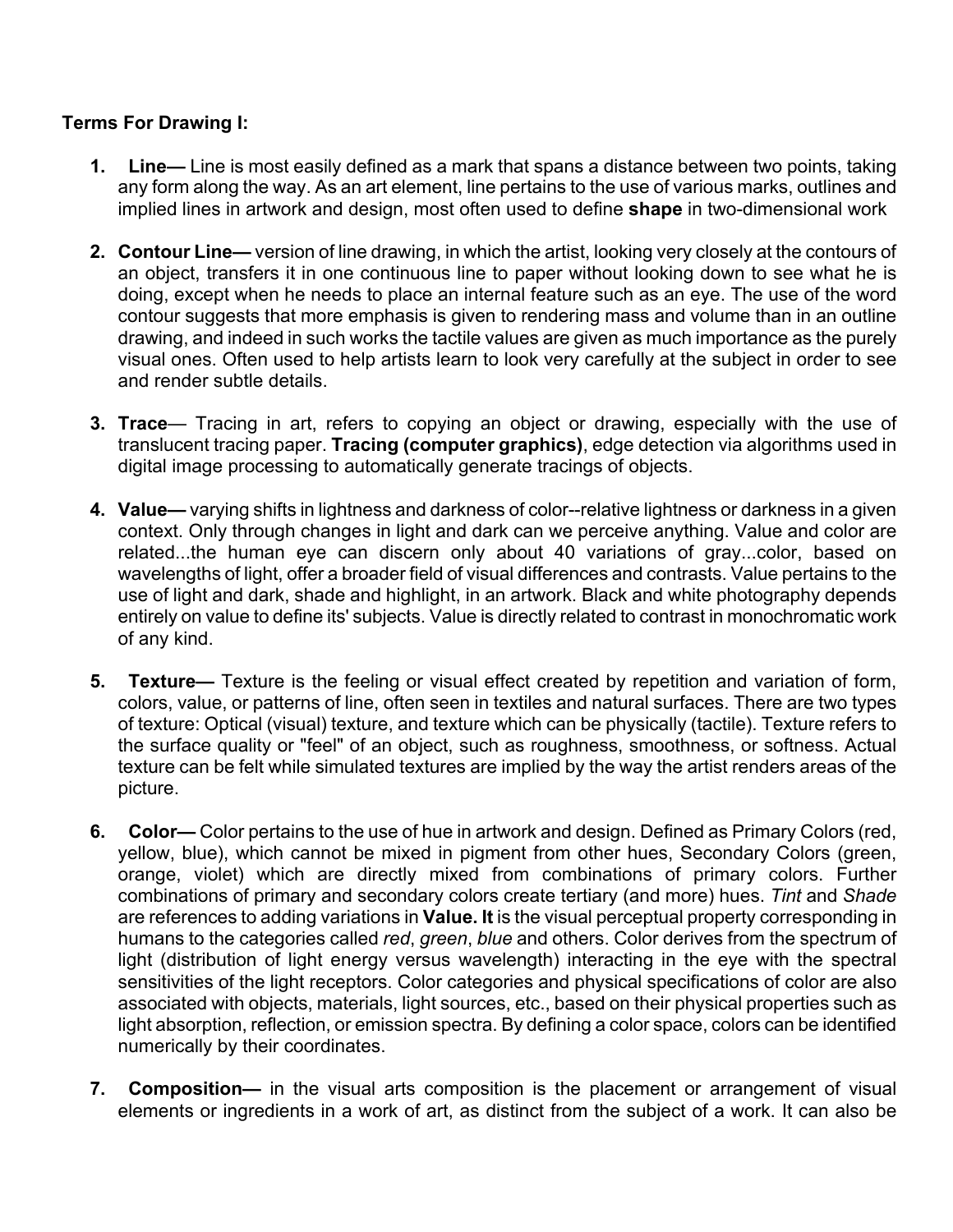thought of as the organization of the elements of art according to the principles of art.

- **8. Style—** the particular way a subject is treated in art. Styles vary through time. For example the early Egyptians had a particular style of rendering that is distinct and identifiable as compared to the Native American people as compared to the Renaissance artists of 15<sup>th</sup> century Italy. And styles vary depending on the different artist. For example, realistic, naturalistic, abstract, expressionist, photo-realist, non-representational are some of the styles a visual artist might use including using combinations. Leonardo daVinci had a distinctly different style than Michelangelo even though the two were working in approximately the same time period.
- **9. Subject—** what is being discussed, examined, studied, or otherwise dealt with. In art that which the work is about.
- **10. Space-- r**efers to the distance or area between, around, above or within things. It can be a description for both 2 and 3 dimensional portrayals.
	- a. 2-dimentional Space— space that contains height and width.
	- **b.** 3-dimentional Space—contains height, width and depth.
- **11. Shape --** is an enclosed space defined by other elements of art. shapes may take on the appearance of two-d or three- objects. Shape has height and width so it is basically 2D. Shapes can be geometric and organic. A design or composition is basically the arrangement of shapes. Shape can be defined in 2-D in two ways: **Through Line and Value**
	- a. geometric shapes—created by the mathematical laws of geometry dealing with properties, measurement, and relationships of lines, angles, surfaces and solids.
	- b. Organic shapes—curved, biomorphic, free form…less regular than geometric.
- **12. form —** is an element of art that is three-dimensional and encloses volume. Cubes, spheres, and cylinders are examples of various forms.
- **13.Perspective—** perspective is a device for translating three-dimensional visual space into a twodimensional one. There are various ways of creating spatial illusion and all are determined by culture and personal choice. In the West, ever since the Renaissance, the convention is linear perspective.
	- a. **Linear perspective—**a quasi-mathematical system based on observations that parallel lines seem to converge as they move into space appearing to converge at a single point on a horizon line.
	- b. **Aerial perspective—**creating a sense of space through effects of atmospheric conditions.
	- c. **Stacked perspective—**parallel base lines give the effect of stacked panels or frames and encourage viewers to read the page from top to bottom or from bottom to top. Examples: Egyptian painting, cartoons.
- **14.Conceptual Drawing—** one that in its essential form is conceived in the artist's mind, rather than derived from immediate visual stimuli.
- **15. Research—** methodical investigation into a subject in order to discover facts, to establish or revise a theory, or to develop a plan of action based on what was discovered.